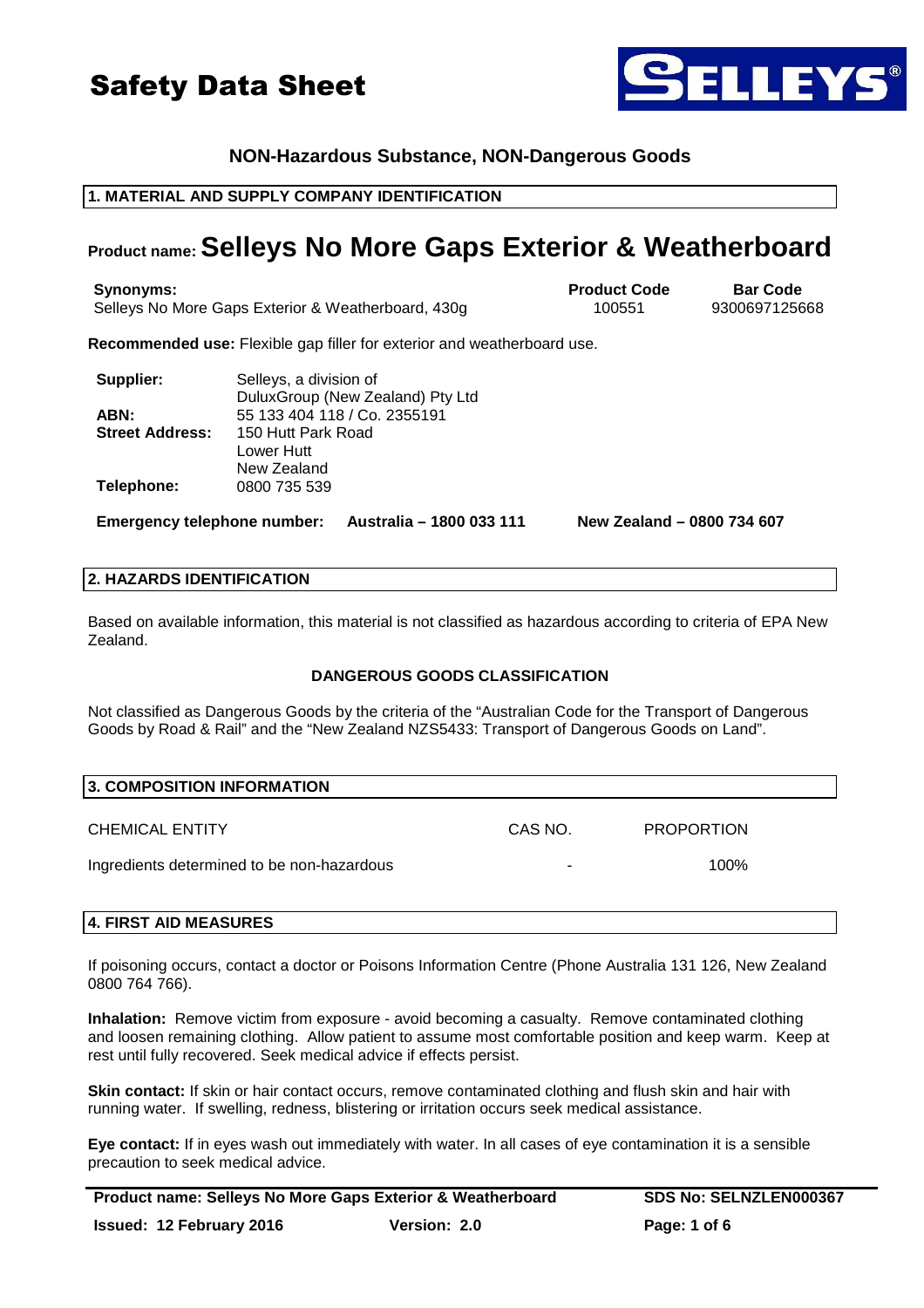

**Ingestion:** Rinse mouth with water. If swallowed, do NOT induce vomiting. Give a glass of water to drink. Never give anything by the mouth to an unconscious patient. If vomiting occurs give further water. Seek medical advice.

**PPE for First Aiders:** Wear overalls, safety glasses and impervious gloves. Available information suggests that gloves made from nitrile rubber should be suitable for intermittent contact. However, due to variations in glove construction and local conditions, the user should make a final assessment. Always wash hands before smoking, eating, drinking or using the toilet. Wash contaminated clothing and other protective equipment before storing or re-using.

**Notes to physician:** Treat symptomatically.

# **5. FIRE-FIGHTING MEASURES**

**Hazchem Code:** Not applicable.

**Suitable extinguishing media:** Not combustible, however, if material is involved in a fire use water fog (or if unavailable fine water spray), foam, dry agent (carbon dioxide, dry chemical powder).

**Specific hazards:** Non-combustible material.

**Fire fighting further advice:** Not combustible, however following evaporation of aqueous component residual material can burn if ignited. On burning may emit toxic fumes. Fire fighters to wear self-contained breathing apparatus and suitable protective clothing if risk of exposure to vapour or products of combustion.

# **6. ACCIDENTAL RELEASE MEASURES**

## **SMALL SPILLS**

Wear protective equipment to prevent skin and eye contamination. Wipe up with absorbent (clean rag or paper towels). Allow absorbent to dry before disposing with normal household garbage.

## **LARGE SPILLS**

Slippery when spilt. Avoid accidents, clean up immediately. Wear protective equipment to prevent skin and eye contamination and the inhalation of vapours. Work up wind or increase ventilation. Contain - prevent run off into drains and waterways. Use absorbent (soil, sand or other inert material). Collect and seal in properly labelled containers or drums for disposal.

## **Dangerous Goods – Initial Emergency Response Guide No:** Not applicable.

## **7. HANDLING AND STORAGE**

**Handling:** Avoid eye contact and repeated or prolonged skin contact.

**Storage:** Store in a cool, dry, well-ventilated place and out of direct sunlight. Store away from foodstuffs. Store away from incompatible materials described in Section 10. Keep containers closed when not in use check regularly for leaks.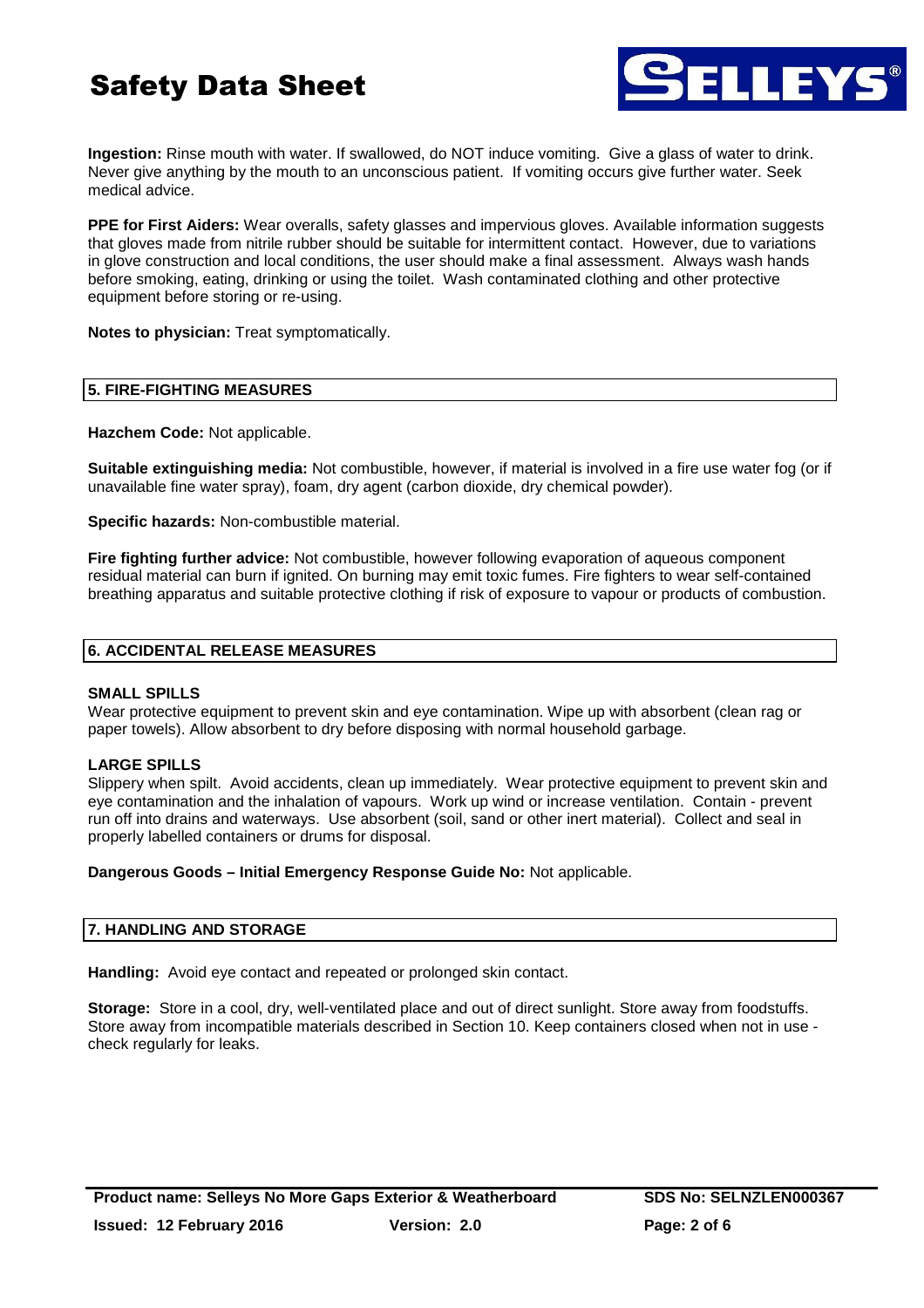

# **8. EXPOSURE CONTROLS / PERSONAL PROTECTION**

**National occupational exposure limits:** No value assigned for this specific material by the Department of Labour New Zealand.

**Biological Limit Values:** As per the "National Model Regulations for the Control of Workplace Hazardous Substances (Safe Work Australia)" the ingredients in this material do not have a Biological Limit Allocated.

**Engineering measures:** Natural ventilation should be adequate under normal use conditions. Keep containers closed when not in use.

**Personal protection equipment:** GREEN: OVERALLS, SAFETY SHOES, SAFETY GLASSES, GLOVES.

#### MANUFACTURING, PACKAGING AND TRANSPORT:

Wear overalls, safety glasses and impervious gloves. Available information suggests that gloves made from nitrile rubber should be suitable for intermittent contact. However, due to variations in glove construction and local conditions, the user should make a final assessment. Always wash hands before smoking, eating, drinking or using the toilet. Wash contaminated clothing and other protective equipment before storing or reusing.

RECOMMENDATIONS FOR CONSUMER USE: Wash hands after use.

**Hygiene measures:** Keep away from food, drink and animal feeding stuffs. When using do not eat, drink or smoke. Wash hands prior to eating, drinking or smoking. Avoid eye contact and repeated or prolonged skin contact. Ensure that eyewash stations and safety showers are close to the workstation location.

#### **9. PHYSICAL AND CHEMICAL PROPERTIES**

**Form / Colour / Odour:** White paste with a mild, characteristic odour.

| Solubility:                             | Miscible with water.       |
|-----------------------------------------|----------------------------|
| Specific Gravity (20°C):                | 1.47                       |
| <b>Relative Vapour Density (air=1):</b> | >1                         |
| Vapour Pressure (20 °C):                | N Av                       |
| Flash Point (C):                        | N App                      |
| Flammability Limits (%):                | N App                      |
| Autoignition Temperature (C):           | N App                      |
| Melting Point/Range (C):                | N Av                       |
| Boiling Point/Range (C):                | N Av                       |
| Decomposition Point (C):                | N Av                       |
| pH:                                     | N Av                       |
| Viscosity (40 $\mathbb{C}$ ):           | $>21$ mm <sup>2</sup> /sec |
| Total VOC (g/Litre):                    | N Av                       |

(Typical values only - consult specification sheet)  $N Av = Not available$   $N App = Not applicable$ 

## **10. STABILITY AND REACTIVITY**

**Reactivity:** No reactivity hazards are known for the material.

**Chemical stability:** This material is thermally stable when stored and used as directed.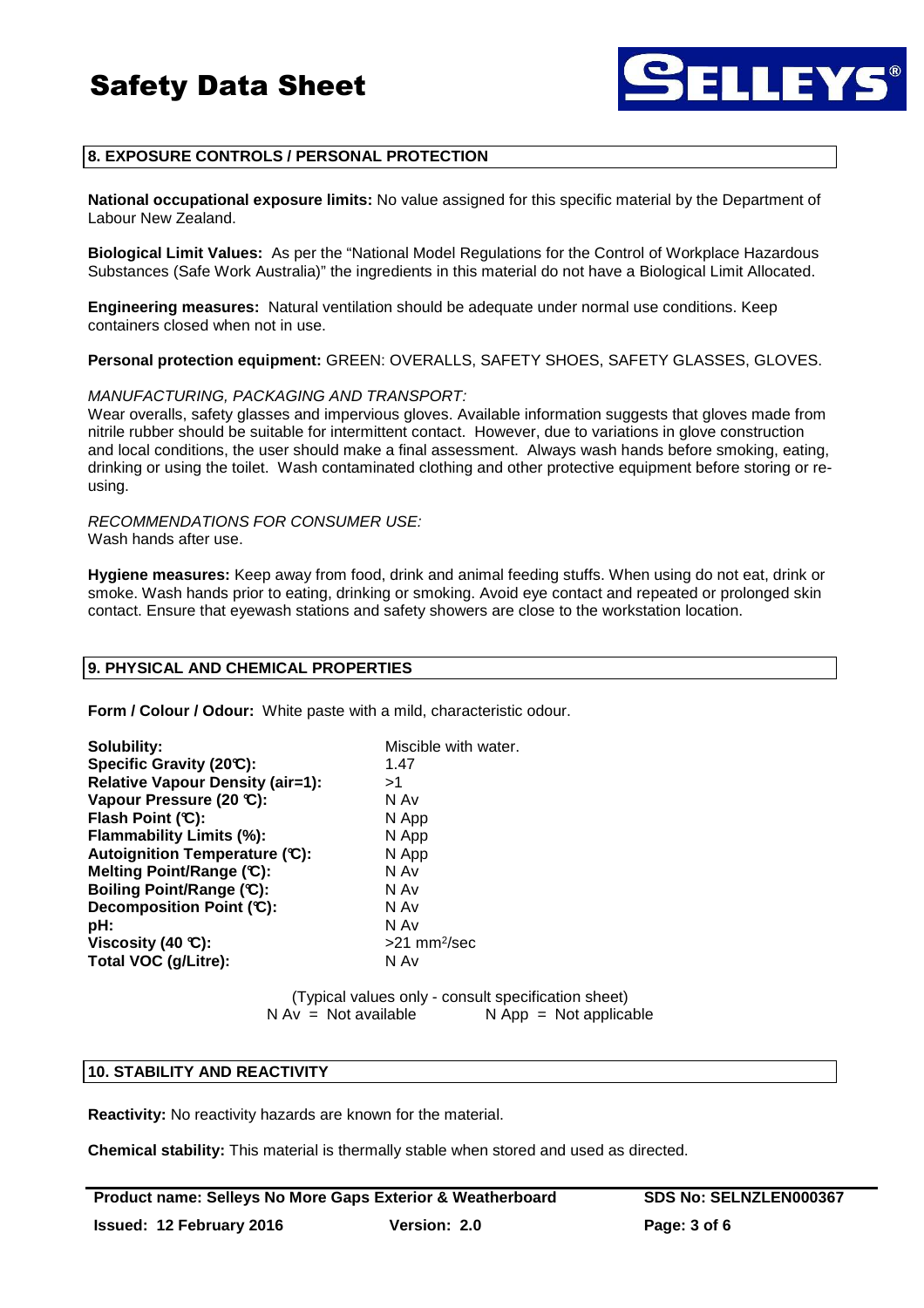

**Hazardous reactions:** No known hazardous reactions.

**Conditions to avoid:** Elevated temperatures and sources of ignition.

**Incompatible materials:** Oxidising agents.

**Hazardous decomposition products:** Oxides of carbon and nitrogen, smoke and other toxic fumes.

# **11. TOXICOLOGICAL INFORMATION**

No adverse health effects expected if the product is handled in accordance with this Safety Data Sheet and the product label. Symptoms or effects that may arise if the product is mishandled and overexposure occurs are:

# **Acute Effects**

**Inhalation:** Where this material is used in a poorly ventilated area, at elevated temperatures or in confined spaces, vapour may cause irritation to mucous membranes and respiratory tract, headache and nausea.

**Skin contact:** Repeated or prolonged skin contact may lead to irritation.

**Ingestion:** No adverse effects expected however large amounts may cause nausea and vomiting.

**Eye contact:** May be an eye irritant.

#### **Acute toxicity**

**Inhalation:** This material has been classified as non-hazardous.

**Skin contact:** This material has been classified as non-hazardous.

**Ingestion:** This material has been classified as non-hazardous.

**Corrosion/Irritancy:** Eye: this material has been classified as not corrosive or irritating to eyes. Skin: this material has been classified as not corrosive or irritating to skin.

**Sensitisation:** Inhalation: this material has been classified as not a respiratory sensitiser. Skin: this material has been classified as not a skin sensitiser.

**Aspiration hazard:** This material has been classified as non-hazardous.

**Specific target organ toxicity (single exposure):** This material has been classified as non-hazardous.

## **Chronic Toxicity**

**Mutagenicity:** This material has been classified as non-hazardous.

**Carcinogenicity:** This material has been classified as non-hazardous.

**Reproductive toxicity (including via lactation):** This material has been classified as non-hazardous.

**Specific target organ toxicity (repeat exposure):** This material has been classified as non-hazardous.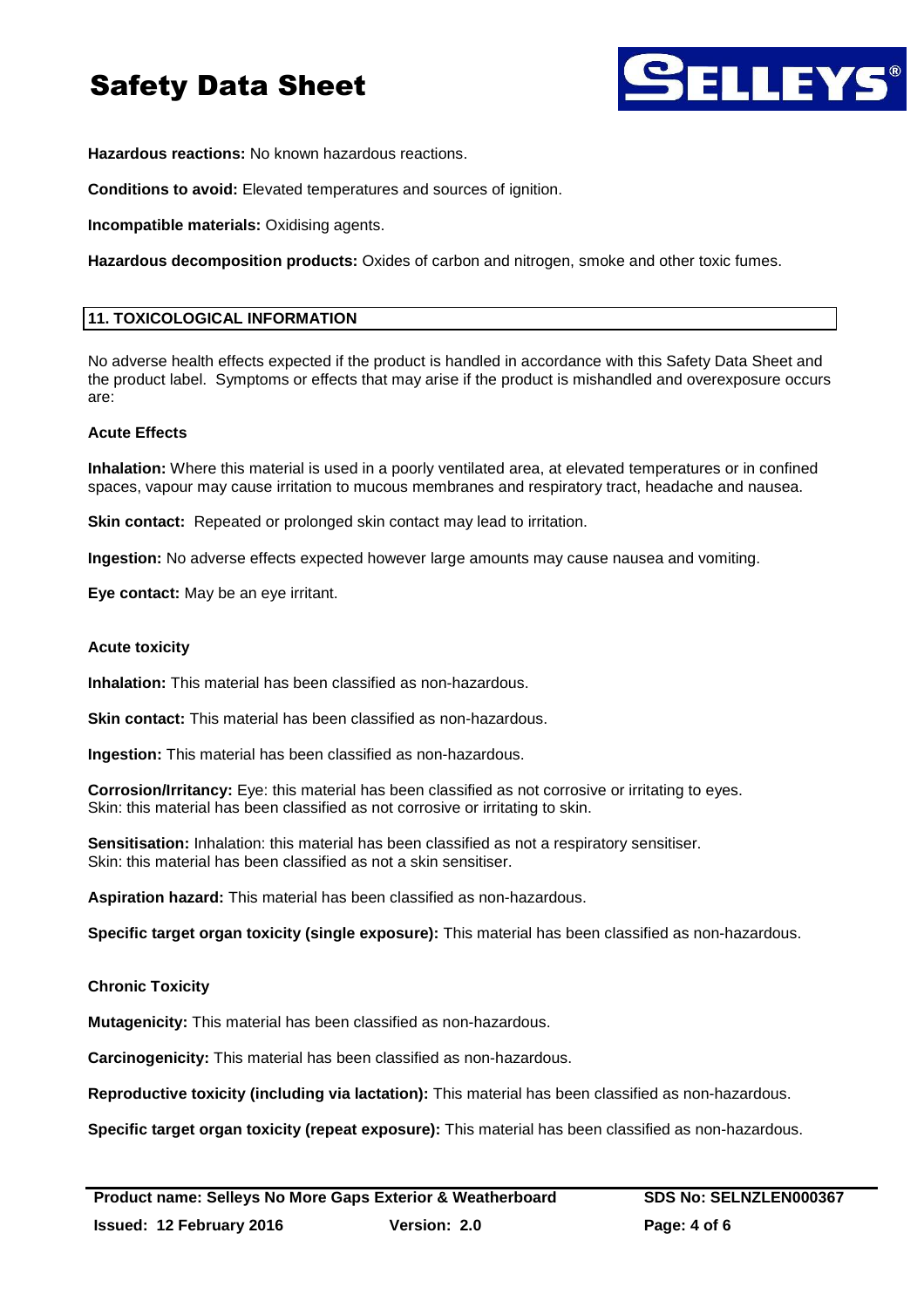

# **12. ECOLOGICAL INFORMATION**

Avoid contaminating waterways.

**Acute aquatic hazard:** No information is available to complete an assessment.

**Long-term aquatic hazard:** No information is available to complete an assessment.

**Ecotoxicity:** No information available.

**Persistence and degradability:** No information available.

**Bioaccumulative potential:** No information available.

**Mobility:** No information available.

# **13. DISPOSAL CONSIDERATIONS**

Persons conducting disposal, recycling or reclamation activities should ensure that appropriate personal protection equipment is used, see "Section 8. Exposure Controls and Personal Protection" of this SDS.

If possible material and its container should be recycled. If material or container cannot be recycled, dispose in accordance with local, regional, national and international Regulations.

# **14. TRANSPORT INFORMATION**

## **ROAD AND RAIL TRANSPORT**

Not classified as Dangerous Goods by the criteria of the "Australian Code for the Transport of Dangerous Goods by Road & Rail" and the "New Zealand NZS5433: Transport of Dangerous Goods on Land".

## **MARINE TRANSPORT**

Not classified as Dangerous Goods by the criteria of the International Maritime Dangerous Goods Code (IMDG Code) for transport by sea.

## **AIR TRANSPORT**

Not classified as Dangerous Goods by the criteria of the International Air Transport Association (IATA) Dangerous Goods Regulations for transport by air.

## **15. REGULATORY INFORMATION**

## **This material is not subject to the following international agreements:**

Montreal Protocol (Ozone depleting substances) The Stockholm Convention (Persistent Organic Pollutants) The Rotterdam Convention (Prior Informed Consent) Basel Convention (Hazardous Waste) International Convention for the Prevention of Pollution from Ships (MARPOL)

## **This material/constituent(s) is covered by the following requirements:**

All the constituents of this material are listed on the Australian Inventory of Chemical Substances (AICS).

**Product name: Selleys No More Gaps Exterior & Weatherboard SDS No: SELNZLEN000367 Issued: 12 February 2016 Version: 2.0 Page: 5 of 6**